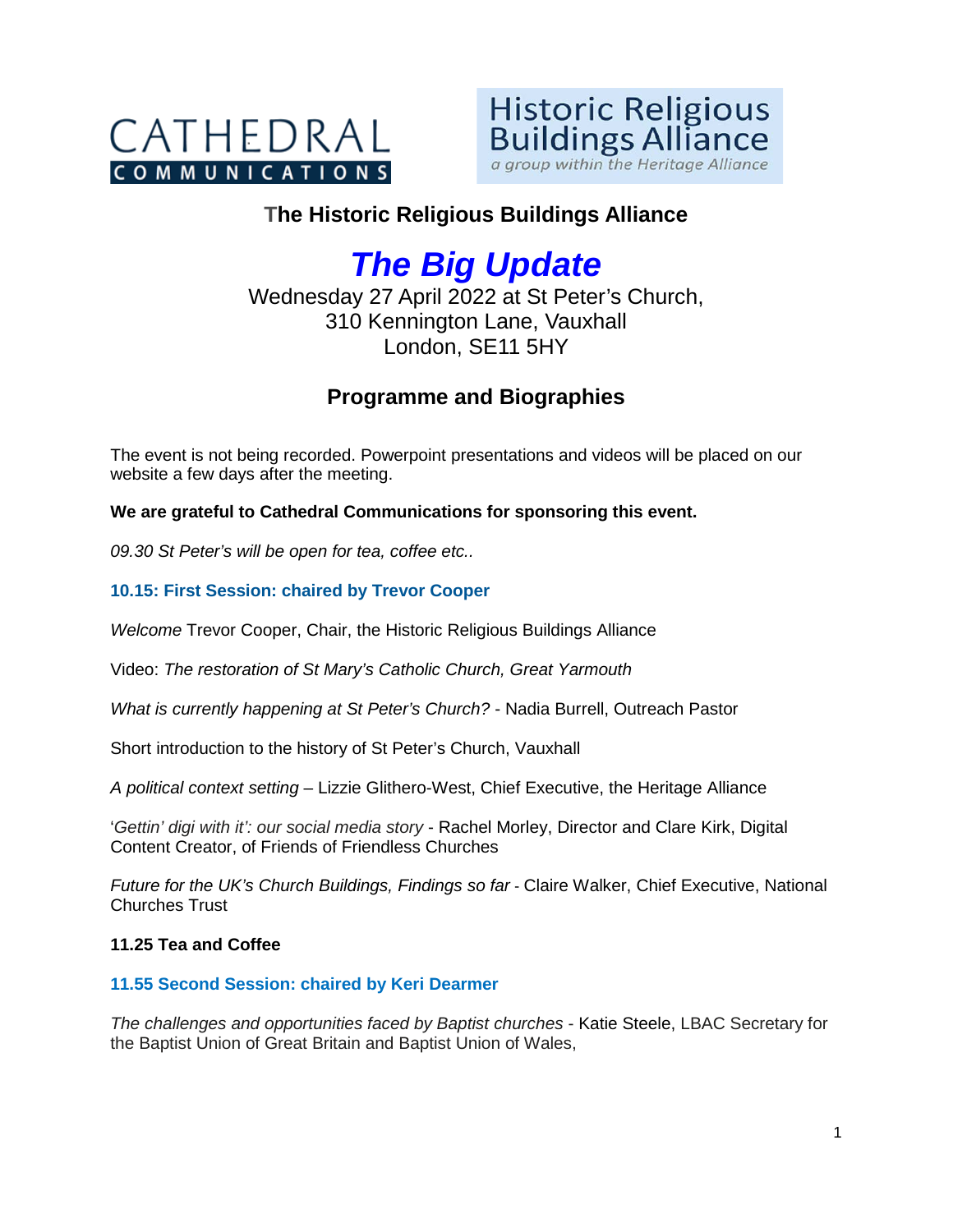*What's stopping you?: a diocesan pilot exploring church sustainability* - Dr Louise Hampson, Research Fellow: Heritage Research and Partnerships Coordinator, The Centre for the Study of Christianity & Culture, University of York

*A proposed national ecumenical resource* – Becky Payne, HRBA and Research Consultant with The Centre for the Study of Christianity & Culture, University of York

### **12.55 Lunch (cold buffet)**

### **13.40 Third Session: chaired by Charlotte Dodgeon**

Two videos: *Getting involved: a welcome to Volunteers* – Derby Cathedral *A Welcome during English Tourism Week* - Bradford Cathedral

*Your Big Update – an opportunity to hear news from various projects. NB: speakers already confirmed.*

Video: *Cemetery Road Baptist Church, Sheffield: about a church wanting to make their building meet their community needs*

*CCT digital* - Chana James, Communications Manager of the Churches Conservation Trust

*Building Volunteers: a survey of church building volunteers in the Diocese of Ely* – Holly Isted, Historic Church Buildings Support Officer, Diocese of Ely

#### **15.05 Tea break with cake**

### **15.25 Fourth Session: chaired by Trevor Cooper**

*The post-Covid world and how can churches contribute to levelling up -* Becky Clark, Director of Churches and Cathedrals at The Church of England

Video: *Living with floods: The story of Tirley church, Gloucestershire –* followed by short interview with Adam Klups, DAC Secretary, Diocese of Gloucester.

Key Note Speaker: Sir Laurie Magnus, Chairman, Historic England

Concluding remarks with the latest finish at 16.30 *Please stay and join us for a glass of wine and reflect on what you heard during the day*

\*\*\*\*\*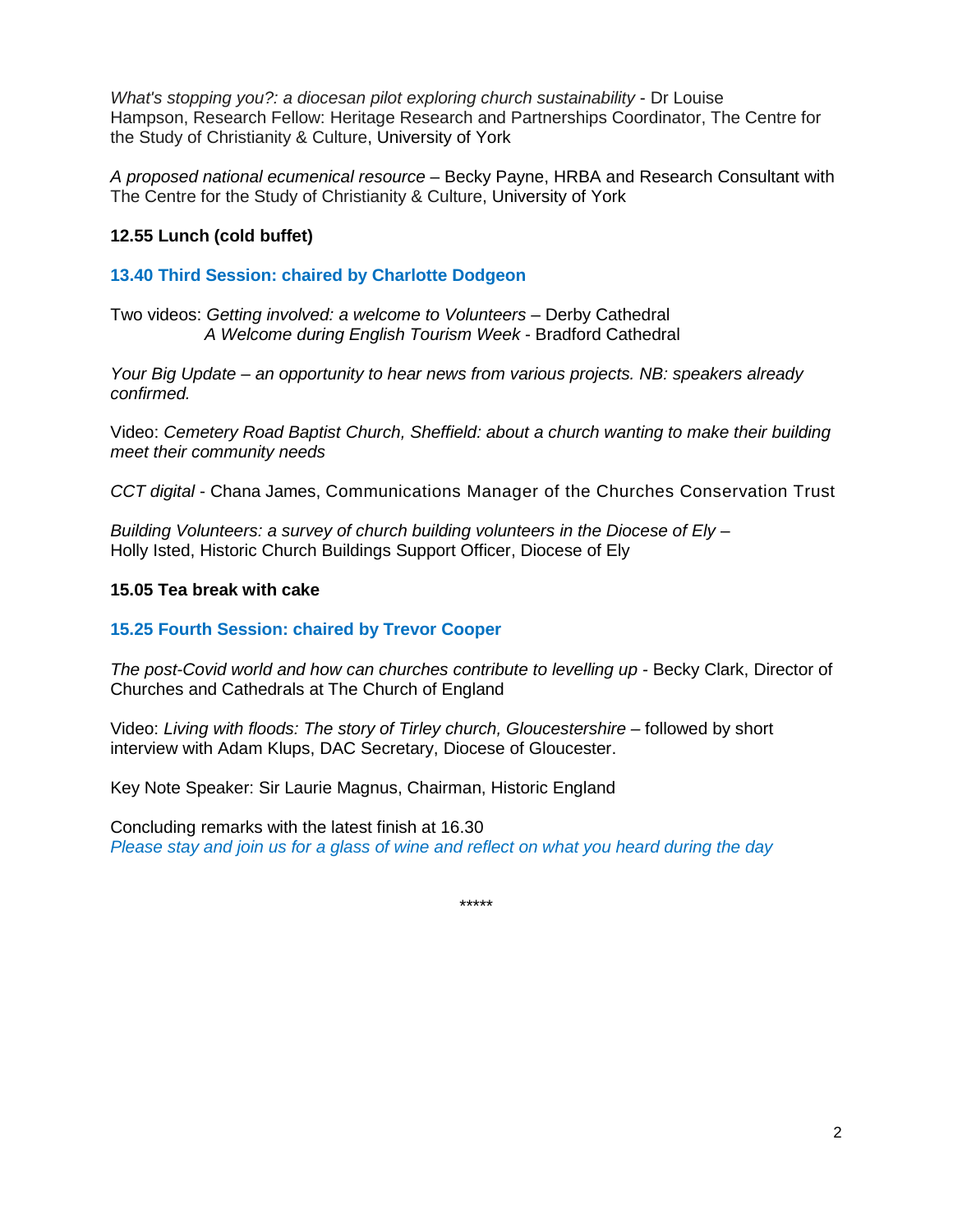#### **SPEAKERS' BIOGRPAHIES**

**Becky Clark is Director of Churches and Cathedrals at the Church of England and Secretary of the Church Buildings Council and Cathedrals Fabric Commission for England**. Becky trained as an archaeologist and has an MA in Heritage Management from the Ironbridge Institute and an MBA from Warwick Business School. Becky previously worked for English Heritage in the planning policy team and Chief Executive's Office, and before that at the National Trust's Stourhead estate. She is Treasurer of the Society for Church Archaeology, and Secretary to the Future for Religious Heritage. Becky grew up in Birmingham and now lives in London, where she attends a local Baptist church. [www.churchcare.co.uk/](http://www.churchcare.co.uk/)

**Trevor Cooper, Chair of the HRBA,** has had a long-standing interest in church buildings and their future. He wrote *How do we keep our parish churches?* and he jointly edited *Pews, benches and chairs,* looking at the history of church seating, and discussing its future development. He also edited *For public benefit: churches cared for by Trusts,* looking at the variety of Trusts caring for churches no longer needed for regular worship*.* He has been an external member since 2002 of the Historic England Places of Worship Forum and its predecessor and sat on Southwark DAC between 2003 and 2013. He was Chairman of Council of the Ecclesiological Society from 2000 to 2018. His historical research interest is the interior of the English parish church after the Reformation. [www.hrballiance.org.uk/](http://www.hrballiance.org.uk/)

**Keri Dearmer is co-editor of the monthly HRBA newsletter.** Keri trained in historic building conservation at Oxford Brookes and is currently the Cathedral and Church Buildings Officer for Cathedrals Fabric Commission for England (maternity cover). Her permanent roles is Church Buildings Officer, for the Church Buildings Council. She previously worked at the Diocese of Southwark as the Historic Churches Support Officer and has experience as a Heritage Consultant. Keri is Chair of the SPAB London Committee and an ASCHB Committee Member. <https://www.churchofengland.org/resources/churchcare>

**Charlotte Dodgeon is a freelance Heritage Consultant and the Volunteer Policy Officer for the HRBA.** Before going freelance, Charlotte worked at the NLHF for nearly 15 years, and was the Programme Manager for the Places of Worship programmes, the Townscape Heritage Initiative and was part of the team developing the Roof Repair Fund. She also worked at Historic England, where she handled the JPOW casework for the South West. She primarily works with places of worship, helping them navigate the funding landscape, and develop and deliver their applications. In her role for HRBA, she works closely with Trevor and Becky to keep abreast of changes to government and ecclesiastical legislation that impacts places of worship, and helps ensure that the voice of HRBA is heard in consultations.

**Lizzie Glithero-West, Chief Executive of The Heritage Alliance** since 2016. Her previous career has been mainly in the civil service and she has expert knowledge of a wide range of policy areas including archaeology, heritage protection, museums and tourism.

Lizzie has spent time as Private Secretary to Culture Ministers and the Permanent Secretary, as Head of Logistics at DCMS at the time of the General Election, and on secondment to English Heritage and to the National Museum Directors' Council. She has a degree in Archaeology and Anthropology from Oxford, and an MA in History of Art from Birkbeck. In 2014 she was elected a Fellow of the Society of Antiquaries. Lizzie is a mummy of two energetic little women, writes about Cultural Education and tries to keep up with her academic interest in Egyptian Revival in her spare time. Lizzie has published on Belzoni and the Egyptian Hall and on Cartier's Egyptian Revival Jewellery in the Art Deco Period. She is now a Trustee of the Egyptian Exploration Society and a member of Royal Holloway's humanities advisory board and lectures at Oxford University on heritage. [www.theheritagealliance.org.uk/](http://www.theheritagealliance.org.uk/)

**Dr Louise Hampson is a Research Fellow and the Heritage Research and Partnerships Coordinator for The Centre for the Study of Christianity and Culture, University of York**. A professional archivist by training originally, her academic research focuses on medieval and early modern culture and stained glass, and she has a book forthcoming with Brill on the post-Reformation history of the glass of York Minster where she was formerly Head of Collections. In her current role she works with churches and cathedrals on heritage interpretation, sustainability and volunteer development. She is a specialist advisor to Leeds Diocesan Advisory Committee and is privileged to serve on two cathedral Fabric Advisory Committees: Lichfield as a member and Wakefield as the chair. <https://www.christianityandculture.org.uk/>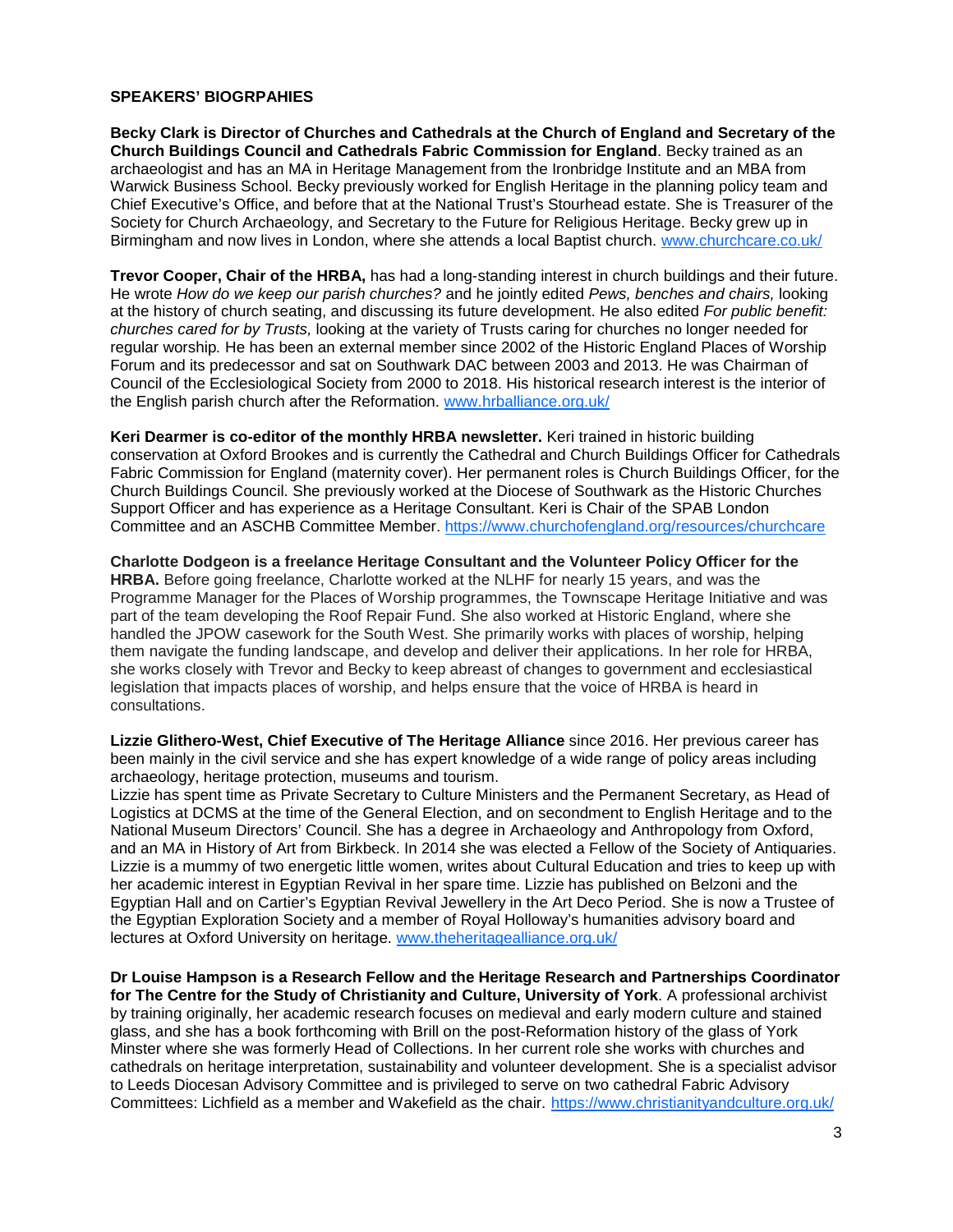**Holly Isted is the Historic Church Buildings Support Officer, Diocese of Ely**. She has worked in this role for 4 years assisting parishes in understanding, managing and making the best use of their buildings. Much of her focus is on supporting grant applications in order to repair buildings, particularly those on Historic England's Heritage at Risk Register. Holly studied Heritage Conservation before training as a secondary school teacher, which she combined to become a specialist in Heritage Learning and Education. She has worked for museums, the National Trust and The Churches Conservation Trust, developing engagement programmes for a wide range of audiences. [https://www.elydiocese.org/parish](https://www.elydiocese.org/parish-support/church-buildings/)[support/church-buildings/](https://www.elydiocese.org/parish-support/church-buildings/)

#### **Chana James, Communications Manager of the Churches Conservation Trust**

Chana James has worked in the heritage sector for nearly 20 years, after completing an MA in Heritage Management at The University of Wales, Bangor. After working as Marketing Officer at Bodelwyddan Castle, North Wales and Visitor Manager at the Althorp Estate in Northamptonshire, Chana joined CCT in 2008 and has worked in a variety of roles including regional marketing and working with volunteers and communities. In 2015, Chana helped to create Champing (camping in churches), which gained international press coverage. Chana became CCT's Communications Manager in 2019 and manages a small team. <https://www.visitchurches.org.uk/get-involved/join-today/cctdigital-com.html>

**Clare Kirk is Digital Content Creator at Friends of Friendless Churches**. Clare spent 16 years as a start-up marketing communications specialist in Silicon Valley, before returning to the UK in 2017. She has worked as an independent marketing and branding consultant for more than a decade and has created digital content for FoFC since May 2020. Clare also works as a genealogist and serves as a trustee of Cotswold Archaeology. <https://friendsoffriendlesschurches.org.uk/>

**Adam Klups is Care of Churches & DAC Team Leader and Senior Church Buildings Officer at the Diocese of Gloucester**. He is passionate about conservation management, building conservation and adaptive reuse of historic buildings. He holds a BA in History of Art with Material Studies, and an MA in Principles of Conservation, both from UCL. Adam is a Fellow of the International Institute for Conservation of Historic and Artistic Works (IIC) and a full member of the Institute of Historic Building Conservation (IHBC). He is also a trustee of the Institute of Conservation (Icon) and sits on councils of the Gloucestershire Historic Churches Trust and the Polish Social and Cultural Association in London (POSK). [www.gloucester.anglican.org/parish-resources/church-buildings-and-churchyards/](http://www.gloucester.anglican.org/parish-resources/church-buildings-and-churchyards/)

**Sir Laurie Magnus** has been Chairman of Historic England (formerly English Heritage) since 1 September 2013, and was reappointed for a further period in 2021. He is a former trustee of the Landmark Trust and a former Deputy Chairman of The National Trust. He is currently a member of the Board of the Culture Recovery Fund, a trustee of English Heritage Trust and of Benefact Trust (formerly Allchurches Trust). He has over 40 years' experience in the financial services sector and currently is a senior adviser at Evercore, the investment banking group, and chairs two FTSE 250 listed investment trusts. <https://historicengland.org.uk/>

**Rachel Morley is Director of Friends of Friendless Churches**. Following an undergraduate degree in Process and Chemical Engineering, Rachel completed a postgraduate course in Building Conservation & Repair at Trinity College, Dublin. In 2013, she was awarded Heritage Lottery funding to specialise in architectural stone and plaster conservation through the Institute of Conservation. She served as a Guardian and Trustee of the Society for the Protection of Ancient Buildings for six years, is a judge for the John Betjeman Award for church conservation, and an assessor for the Architect's Accreditation in Building Conservation. <https://friendsoffriendlesschurches.org.uk/>

**Becky Payne is Director of Development, HRBA**. Becky was the Policy Officer within the Church of England's Cathedral and Church Buildings Division for seven years, promoting the potential of church buildings as a resource for the whole community. Becky now works as a freelance consultant and researcher on sustaining historic places of worship through wider community use. She has undertaken research work and evaluations for (among others) the Heritage Lottery Fund, Historic England, the Arthur Rank Centre, the National Churches Trust, the SPAB Maintenance Co-operative Project, various CofE Dioceses and the Open University's Empowering Design Practices. In 2020, she became a consultant